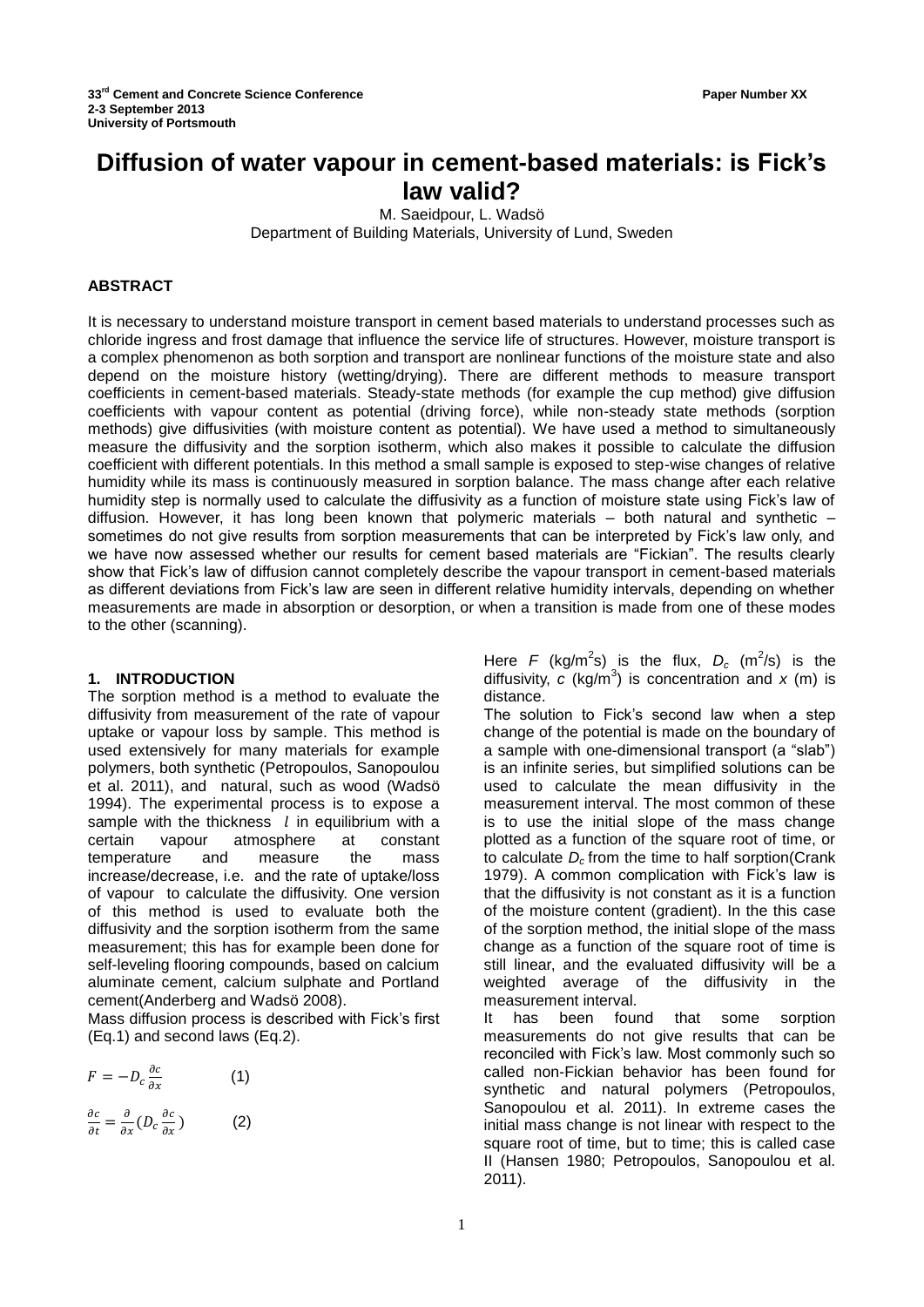One important experimental factor that can give non-Fickian behavior is a limited mass transfer on the surface of a sample[\(Hansen 1980\)](#page-3-3). Such results show diffusion with a slight delay and an Sshaped curve of mass change as a function of the square root of time [\(Hansen 2010\)](#page-3-4). However, a limited mass transfer at the surface is actually a Fickian phenomenon, and should possibly not be termed "non-Fickian".

This study is part of the Marie Curie initial training network TRANSCEND program funded by the European community with the aim of understanding water transport in concrete and cement-based structures in the presence of supplementary cementitious materials (SCMs). We use the sorption method to measure the diffusivity of these materials. The present paper is limited to the question of whether the measured curves are Fickan or non-Fickan, and it is clear that the majority of our results do not show a completely Fickian behavior and it is thus not possible to evaluate with the solution of Fick's second law using the methods outlined above. The authors of this paper believe that although the boundary layer resistance is an important factor for non-Fickian behavior in polymer samples, this is not the explanation to why we see non-Fickian behavior in cement based materials.

#### **1. Materials and methods**

## **1.1. Materials**

.

The samples tested were cement pastes with three different binders: OPC (CEMI), OPC with 10% silica fume and OPC with 70% slag (CEMIII) with a water to cement ratio of 0.5. The samples were cast in stainless steel tubes (length 2 or 1 mm, inner diameter 5.5 mm). The samples were thus disks with 5.5 mm diameter and thickness of 1 or 2 mm. The aim was to have well-defined sample geometry with one-dimensional moisture flow. The samples were hydrated in sealed containers at  $20^{\circ}$ C for 90 days and then partially saturated by absorbing water from wet clothes for two weeks.

## **1.2. Methods**

The samples were placed in a sorption balance (DVS-1000, Surface Measurement Systems Ltd, UK). The sorption balance can generate different relative humidities by mixing different proportions of dry and saturated with water nitrogen gas streams. The mass of the samples is continuously measured with an analytical balance in the sorption balance while it is exposed to an RH program. A measurement can be done in both absorption and desorption steps.

The measurements reported here were made in initially partially water saturated samples. The RH program was composed of an initial series of desorption steps, followed by absorption steps, and ended with a series of desorption steps down to 0% RH. The complete program was desorption 95-90-80-70-60-50-40-30%, followed by absorption 30-40-50-60-70-80-90-95%, and ended by a second desorption 95-90-80-70-60-50-30-25-20- 15-10-0% RH. The measurements were thus done in many small RH-ranges. Figure 1 shows an example of one complete RH step program that was used in this study. The time at each RH level depends on how quickly equilibrium is attained as the program continues to the next RH level when the absolute mass change rate is less than 0.0001 per cent of the sample mass per minute. However, there is also a maximal duration of each RH-level of 2000 min. A full measurement took approx. 20 days.



**Figure 1.**Typical relative humidity stepwise changes and the sample response

#### **1.3. Evaluation method**

To calculate the diffusivity, the mass response to each RH step change is evaluated separately. First the final part of mass change as a function of time was curve fitted and extrapolated using an exponential function to find the equilibrium mass (at infinite time). A parameter *E* is defined as *E=* $\Delta M t / \Delta M \infty$ *, where*  $\Delta M t$  *and*  $\Delta M \infty$  *are the mass* changes at time t and after infinite time. Then the corresponding *E* vs. square root of time  $(\sqrt{t})$  curve (sorption curve) is plotted ( an example is seen in Figure 2).

For each step change in RH an equation based on Fick's law was used to calculate diffusivity (Eq.3).

$$
D_c = \frac{\pi x l^2}{4} \left(\frac{dE}{d\sqrt{t}}\right)^2 \tag{3}
$$

Here  $l$  (m) is the half of the thickness of sample and  $D_c$  ( $\text{m}^2$ /s) is the diffusivity with moisture content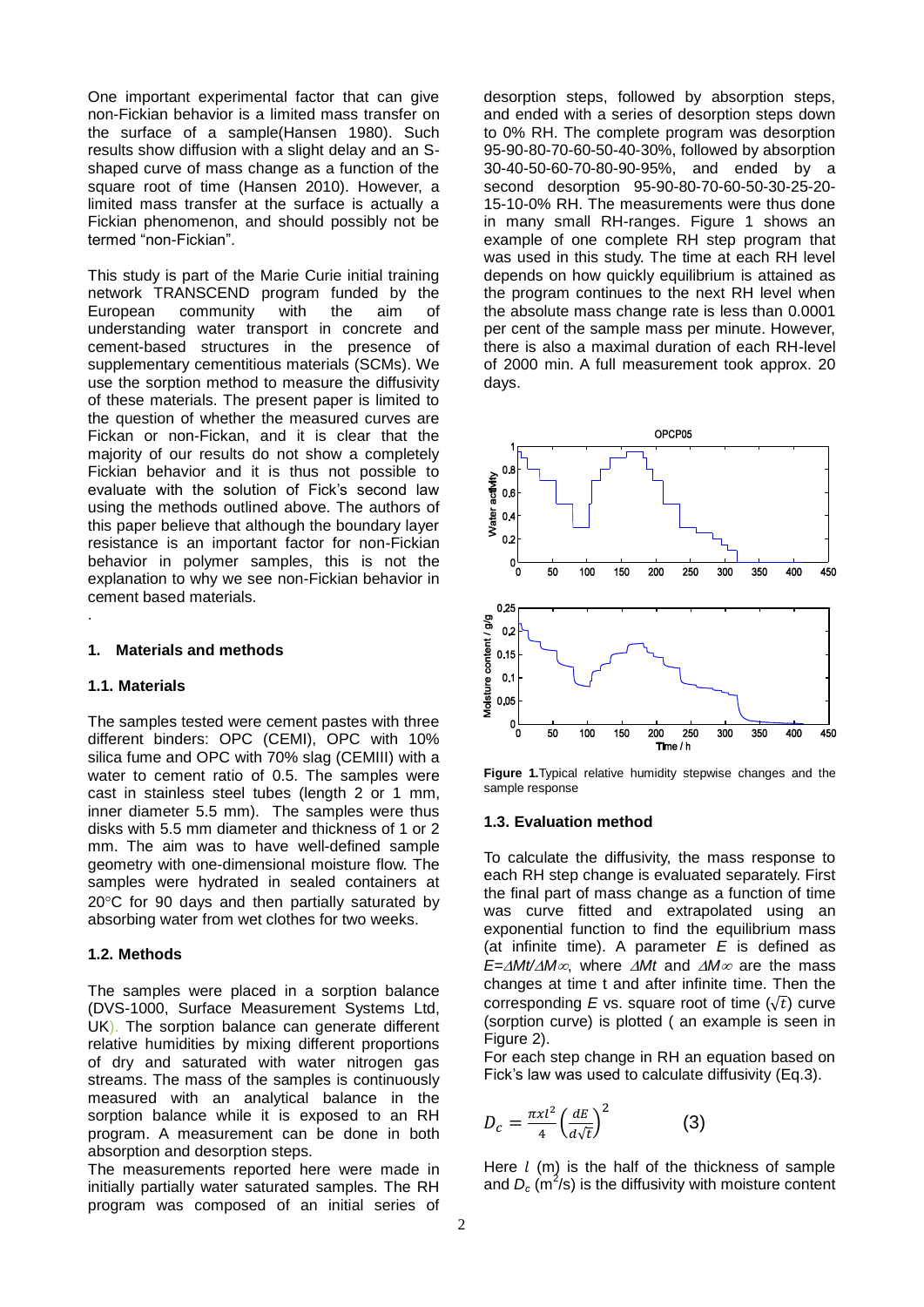as potential. The first linear part of the sorption curve is used to calculate diffusivity.



**Figure 2.**An example of (a): mass response and final mass extrapolation (-.-.-.-) (b): corresponding sorption curve for an OPC paste sample in absorption from RH=50 to 60%

The first linear part of the sorption curve is used to calculate  $dE/d\sqrt{t}$ . As is seen in Figure 2b, there is a significant linear part of the curve that can be used to calculate this derivative. Note that the slight initial delay of the mass response is in the present case are caused by a combination of the inability of the sorption balance to make a perfect step change of the RH and the limited mass transfer at the surface. The latter effect is, however, small as the sorption balance has a continuous gas flow over the surfaces of the sample. It has been shown that even when there is a slight initial non-linear part on the curve, the linear part can in practice be used to calculate the diffusivity [\(Wadsö 1994\)](#page-4-1).

#### **2. Results**

As will be shown below, most of our curves are not easy to evaluate using the above standard method. We show this by plotting our mass change results as a function of the square root of time. If Fick's law governs the mass change process, this should result in curves with a shape as in Figure 2b.

## **2.1. Desorption for higher RH steps (90-70%)**

In this range there is an initial fast sorption regime followed by slower sorption regime. These can be

seen as two almost linear parts in the sorption curve. These kinds of curves were seen in both the first and second desorption in this range.

These results can be viewed in terms of the general non-Fickian model by Berens and Hopfenberg [\(Berens and Hopfenberg 1978\)](#page-3-5). In this model the sorption curve is a sum of Fickian sorption and one or more non-Fickian parts with other time scales. In this example the Fickian and the non-Fickian processes have different and separated time scales and we can possibly still use the initial part of the curve to evaluate the Fickian macro diffusivity. Studies on wood showed that the initial parts of curves such as those shown in Figure 3 were not influenced by the non-Fickian behaviour. However, the diffusivity calculation should only use that part of the mass increase that is related to the Fickian process. Otherwise the calculated diffusivity will be lower than diffusion coefficient measured with steady-state method (cup method) [\(Wadsö 1993\)](#page-3-6).



**Figure 3.**An example of non- Fickian behaviour at high RH and desorption (OPC paste in second desorption RH: 90 to 80%). Two different close to linear parts can be seen.

#### **2.2. Desorption for lower RH steps (70-30% and 70-0%)**

Here the sorption curves show close to linear (Fickian) behaviour until more than half of sorption has taken place, but the curves do not level off as would be expected for completely Fickian behaviour (Figure 4). In contrast to the result shown in Figure 3, the non-Fickian parts do not show a linear behaviour as a function of the square root of time**.**



**Figure 4.**An example of behaviour for desorption at low RH (OPC paste in second desorption, RH: 40 to 20%).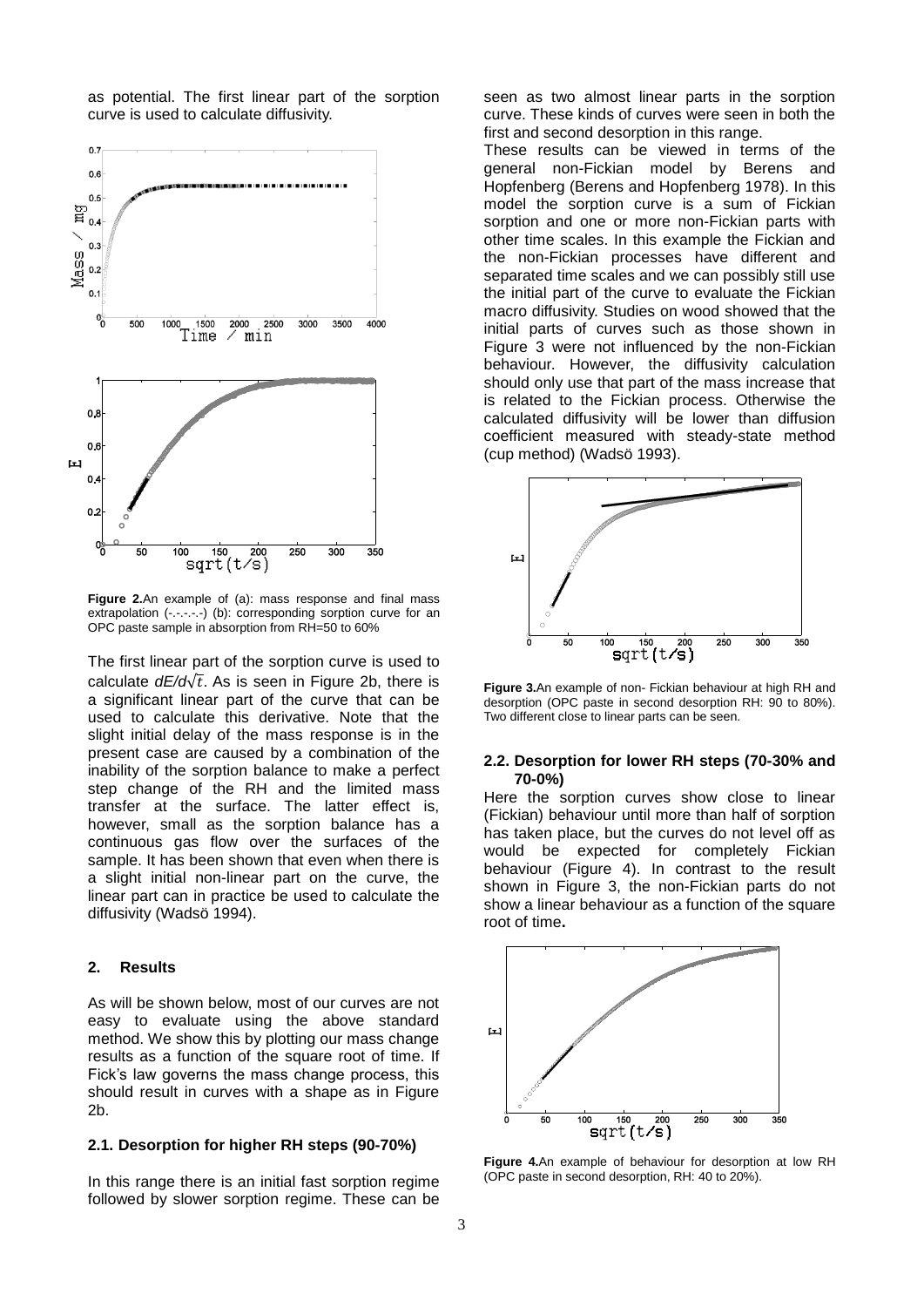## **2.3. Absorption for all RH steps (30-95%)**

In this study the samples were in absorption mode from RH=30% to RH=95% after first desorption. In some RH intervals the curves are clearly Fickian (Figure 5) but in other intervals the final part is not quite Fickian, and it is difficult to assess whether they are Fickian or non-Fickian. Longer measurements are necessary in these steps to be able to correctly evaluate the results.



**Figure 5.**An example of Fickian behaviour in absorption for OPC paste, RH=50 to 60%

## **2.4. Changing from desorption to absorption curves**

In the first step after changing from desorption to absorption mode a complex behaviour was seen in all samples. The mass of the samples increased at the beginning as expected, but then started to decrease at the end of the step (Figure 6).This behaviour was observed in the first two steps of absorption for all samples (RH=30 to 40% and RH=40 to 50%) and is possibly related to the scanning behaviour.



**Figure 6.**An example of mass decrease in changing from desorption to absorption, OPC paste RH=30-40%

## **3. Discussion**

From the results given above, it is clear that sorption of water vapour in cement paste cannot generally be completely described by Fick's law. Although the aim of the present paper is not to explain the origin of the non-Fickian behaviour, we believe that some of the following mechanisms may be responsible:

- Slow diffusion of water in the finest porosity.
- Slow diffusion through the liquid phase of air trapped in inner parts of pores.

It is questionable whether mechanical relaxation models, as are used in used in polymer science to explain non-Fickian behavior, are relevant for cement based materials.

The non-Fickian behaviours seen in the curves above are not caused by experimental limitations, such as external mass transfer resistances, continued cement hydration, or drift in the balance. They are signs of internal sorption processes.

#### **4. Conclusion**

Fick's law of diffusion is not able to completely describe the water vapour transport in cementbased materials. Internal processes cause the non-Fickian behaviour, but it is at present unknown which these processes are for cement-based materials.

## **Acknowledgement**

The research leading to these results has received funding from the European Union Seventh Framework Programme (FP7 / 2007-2013) under grant agreement 264448.

## **REFERENCES**

- <span id="page-3-1"></span>Anderberg, A. and L. Wadsö (2008). "Method for simultaneous determination of sorption isotherms and diffusivity of cement-based materials." Cement and Concrete Research 38(1): 89-94.
- <span id="page-3-5"></span>Berens, A. R. and H. B. Hopfenberg (1978). "Diffusion and relaxation in glassy polymer powders: 2. Separation of diffusion and relaxation parameters." Polymer 19(5): 489-496.
- <span id="page-3-2"></span>Crank, J. (1979). The mathematics of diffusion / by J. Crank, Oxford : Clarendon Press, 1979
- 2. ed., pbk ed.
- <span id="page-3-3"></span>Hansen, C. M. (1980). "Diffusion in polymers." Polymer Engineering & Science 20(4): 252- 258.
- <span id="page-3-4"></span>Hansen, C. M. (2010). "The significance of the surface condition in solutions to the diffusion equation: explaining "anomalous" sigmoidal, Case II, and Super Case II absorption behavior." European Polymer Journal 46(4): 651-662.
- <span id="page-3-0"></span>Petropoulos, J. H., M. Sanopoulou, et al. (2011). "Physically insightful modeling of non-Fickian kinetic regimes encountered in fundamental studies of isothermal sorption of swelling agents in polymeric media." European Polymer Journal 47(11): 2053-2062.
- <span id="page-3-6"></span>Wadsö, L. (1993). "Measurements of water vapour sorption in wood." Wood Science and Technology 28(1): 59-65.